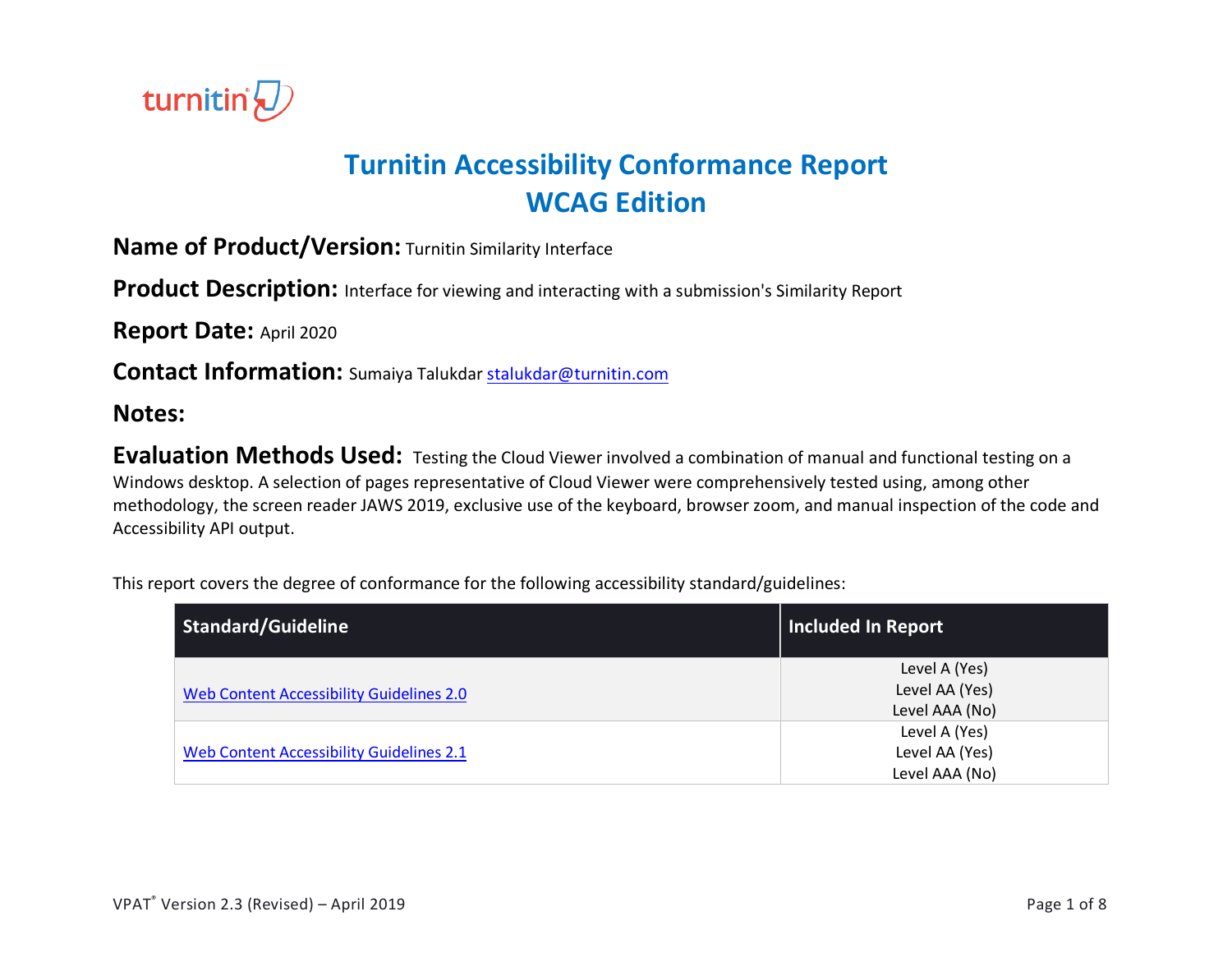

#### **Terms**

The terms used in the Conformance Level information are defined as follows:

- **Supports**: The functionality of the product has at least one method that meets the criterion without known defects or meets with equivalent facilitation.
- **Partially Supports**: Some functionality of the product does not meet the criterion.
- **Does Not Support**: The majority of product functionality does not meet the criterion.
- **Not Applicable**: The criterion is not relevant to the product.
- **Not Evaluated**: The product has not been evaluated against the criterion. This can only be used for the new WCAG 2.1 criteria when the WCAG 2.1 standard is not included in the report, or in WCAG 2.x Level AAA.

### **WCAG 2.x Report**

Note: When reporting on conformance with the WCAG 2.x Success Criteria, they are scoped for full pages, complete processes, and accessibility-supported ways of using technology as documented in the WCAG 2.x Conformance Requirements.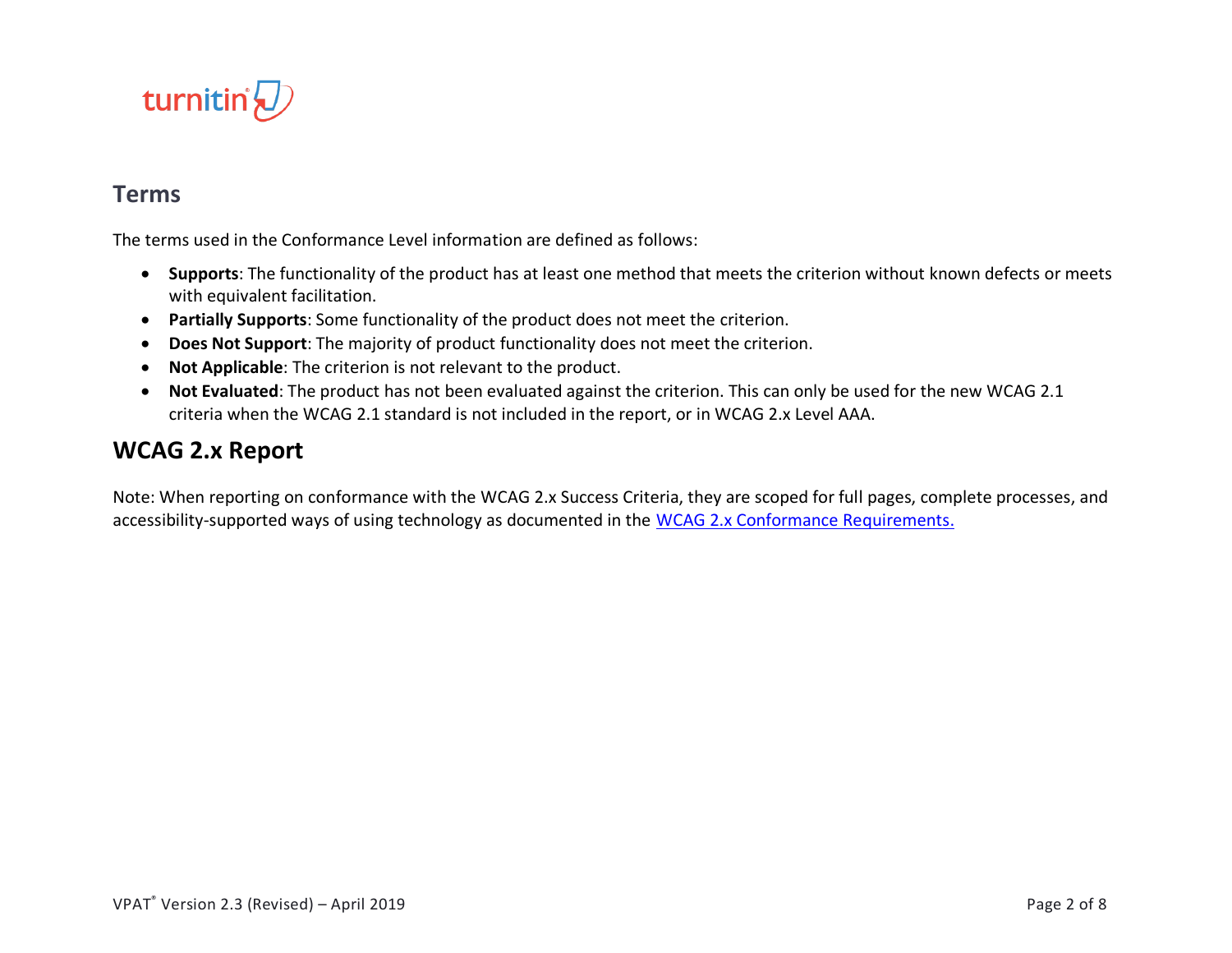

## Table 1: Success Criteria, Level A

Notes:

| <b>Criteria</b>                                                         | <b>Conformance Level</b> | <b>Remarks and Explanations</b>                                                                                                                                                        |
|-------------------------------------------------------------------------|--------------------------|----------------------------------------------------------------------------------------------------------------------------------------------------------------------------------------|
| 1.1.1 Non-text Content (Level A)                                        | Supports                 | Text equivalents are provided for all non-text<br>content in Cloud Viewer.                                                                                                             |
| 1.2.1 Audio-only and Video-only (Prerecorded) (Level A)                 | Supports                 | There is no audio-only and video-only content in<br>Cloud Viewer.                                                                                                                      |
| 1.2.2 Captions (Prerecorded) (Level A)                                  | Supports                 | There is no video content present in Cloud Viewer.                                                                                                                                     |
| 1.2.3 Audio Description or Media Alternative (Prerecorded)<br>(Level A) | Supports                 | There is no pre-recorded audio within video in<br>Cloud Viewer.                                                                                                                        |
| 1.3.1 Info and Relationships (Level A)                                  | Supports                 | All components in Cloud Viewer that have<br>information, structure, and relationships conveyed<br>through presentation can be programmatically<br>determined or are available in text. |
| 1.3.2 Meaningful Sequence (Level A)                                     | Supports                 | All content in Cloud Viewer is ordered in a logical<br>reading sequence.                                                                                                               |
| 1.3.3 Sensory Characteristics (Level A)                                 | Supports                 | Cloud Viewer does not rely on sensory<br>characteristics to understand or operate content                                                                                              |
| 1.4.1 Use of Color (Level A)                                            | Supports                 | Cloud Viewer does not rely on the sole use of<br>color to communicate information.                                                                                                     |
| 1.4.2 Audio Control (Level A)                                           | Supports                 | Cloud Viewer does not present audio that plays<br>automatically.                                                                                                                       |
| 2.1.1 Keyboard (Level A)                                                | Supports                 | All functionality in Cloud Viewer is operable<br>through a keyboard and without requiring specific<br>timing for individual keystrokes.                                                |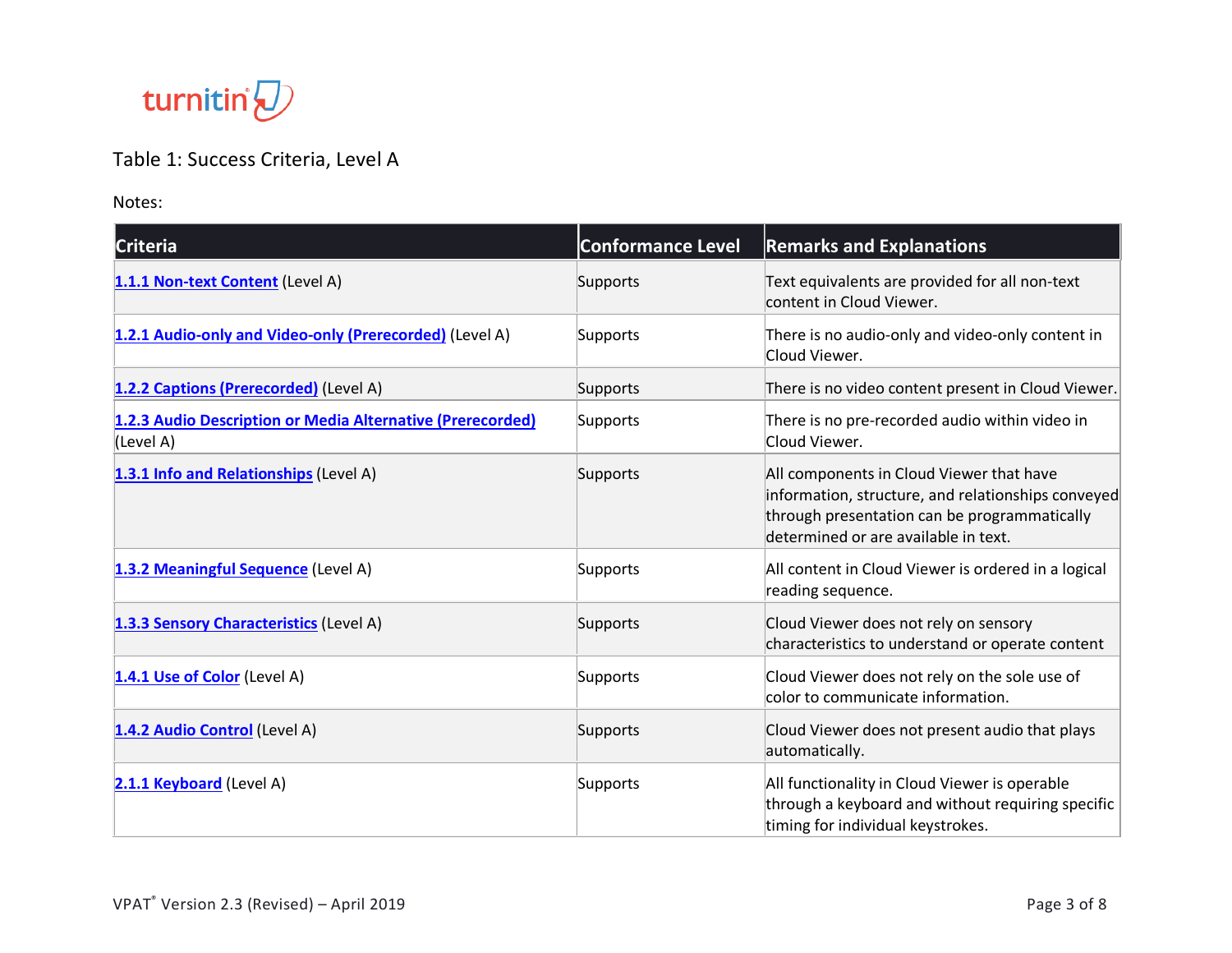

| <b>Criteria</b>                                  | <b>Conformance Level</b> | <b>Remarks and Explanations</b>                                                               |
|--------------------------------------------------|--------------------------|-----------------------------------------------------------------------------------------------|
| 2.1.2 No Keyboard Trap (Level A)                 | Supports                 | Cloud Viewer does not have instances of keyboard<br>focus being trapped in a component.       |
| 2.1.4 Character Key Shortcuts (Level A 2.1 only) | Supports                 | Cloud Viewer does not have special character key<br>shortcuts.                                |
| 2.2.1 Timing Adjustable (Level A)                | Supports                 | Cloud Viewer does not have time limits.                                                       |
| 2.2.2 Pause, Stop, Hide (Level A)                | Supports                 | Cloud Viewer does not have any moving, blinking,<br>scrolling, or auto-updating content.      |
| 2.3.1 Three Flashes or Below Threshold (Level A) | Supports                 | Cloud Viewer does not have any content that<br>flashes.                                       |
| 2.4.1 Bypass Blocks (Level A)                    | Supports                 | Cloud Viewer does not have repetitive blocks of<br>content.                                   |
| 2.4.2 Page Titled (Level A)                      | Supports                 | All pages within Cloud Viewer have unique and<br>descriptive page titles.                     |
| 2.4.3 Focus Order (Level A)                      | Supports                 | Focusable components in Cloud Viewer receive<br>focus in a logical order.                     |
| 2.4.4 Link Purpose (In Context) (Level A)        | Supports                 | All of the links on Cloud Viewer have descriptive<br>link text.                               |
| 2.5.1 Pointer Gestures (Level A 2.1 only)        | Supports                 | All functionality in Cloud Viewer can be operated<br>with a single pointer gesture.           |
| 2.5.2 Pointer Cancellation (Level A 2.1 only)    | Supports                 | All events triggered by a single pointer gesture can<br>be cancelled in Cloud Viewer.         |
| 2.5.3 Label in Name (Level A 2.1 only)           | Supports                 | All of the user interface components with labels in<br>Cloud Viewer contain the visual label. |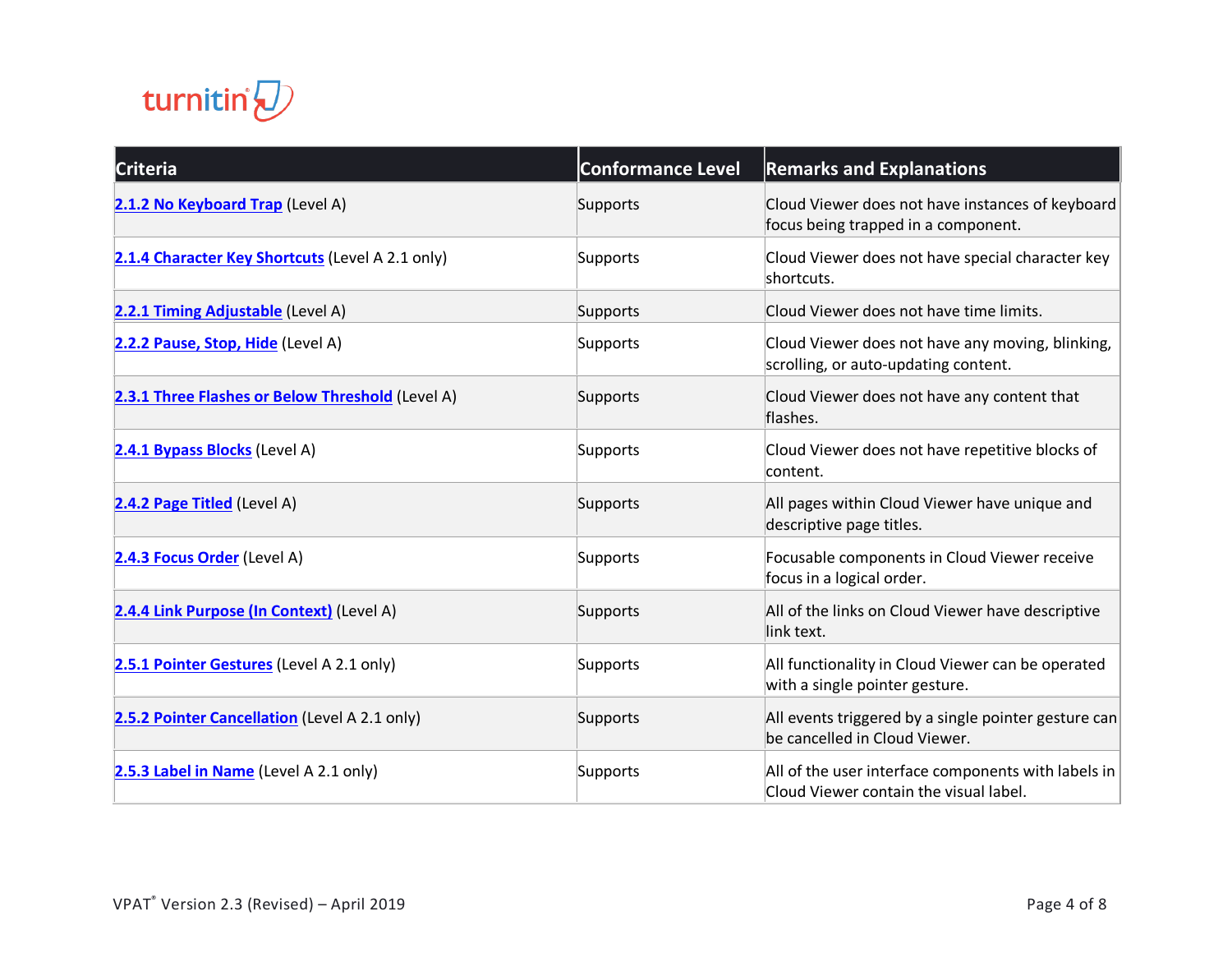

| <b>Criteria</b>                               | <b>Conformance Level</b> | <b>Remarks and Explanations</b>                                                                                                             |
|-----------------------------------------------|--------------------------|---------------------------------------------------------------------------------------------------------------------------------------------|
| 2.5.4 Motion Actuation (Level A 2.1 only)     | Supports                 | There is no functionality in Cloud Viewer that<br>depends on motion actuation.                                                              |
| 3.1.1 Language of Page (Level A)              | Supports                 | There are no parts of the pages in Cloud Viewer<br>that have a different language than the rest of the<br>content.                          |
| 3.2.1 On Focus (Level A)                      | Supports                 | Pages in Cloud Viewer do not have components<br>that cause a change of context on focus.                                                    |
| 3.2.2 On Input (Level A)                      | Supports                 | For all pages on Cloud Viewer, changing the<br>setting of any user interface component does not<br>automatically cause a change of context. |
| <b>3.3.1 Error Identification</b> (Level A)   | Supports                 | Errors are identified in text in Cloud Viewer.                                                                                              |
| <b>3.3.2 Labels or Instructions (Level A)</b> | Supports                 | Labels or instructions are provided for all form<br>fields on Cloud Viewer.                                                                 |
| 4.1.1 Parsing (Level A)                       | Supports                 | Cloud Viewer has properly formatted elements<br>according to HTML specifications.                                                           |
| 4.1.2 Name, Role, Value (Level A)             | Supports                 | All of the user interface components in Cloud<br>Viewer have proper programmatic name, role, and<br>state information.                      |

## Table 2: Success Criteria, Level AA

Notes:

| <b>Criteria</b>                  |          | <b>Conformance Level</b> Remarks and Explanations |
|----------------------------------|----------|---------------------------------------------------|
| 1.2.4 Captions (Live) (Level AA) | Supports | There is no video content in Cloud Viewer.        |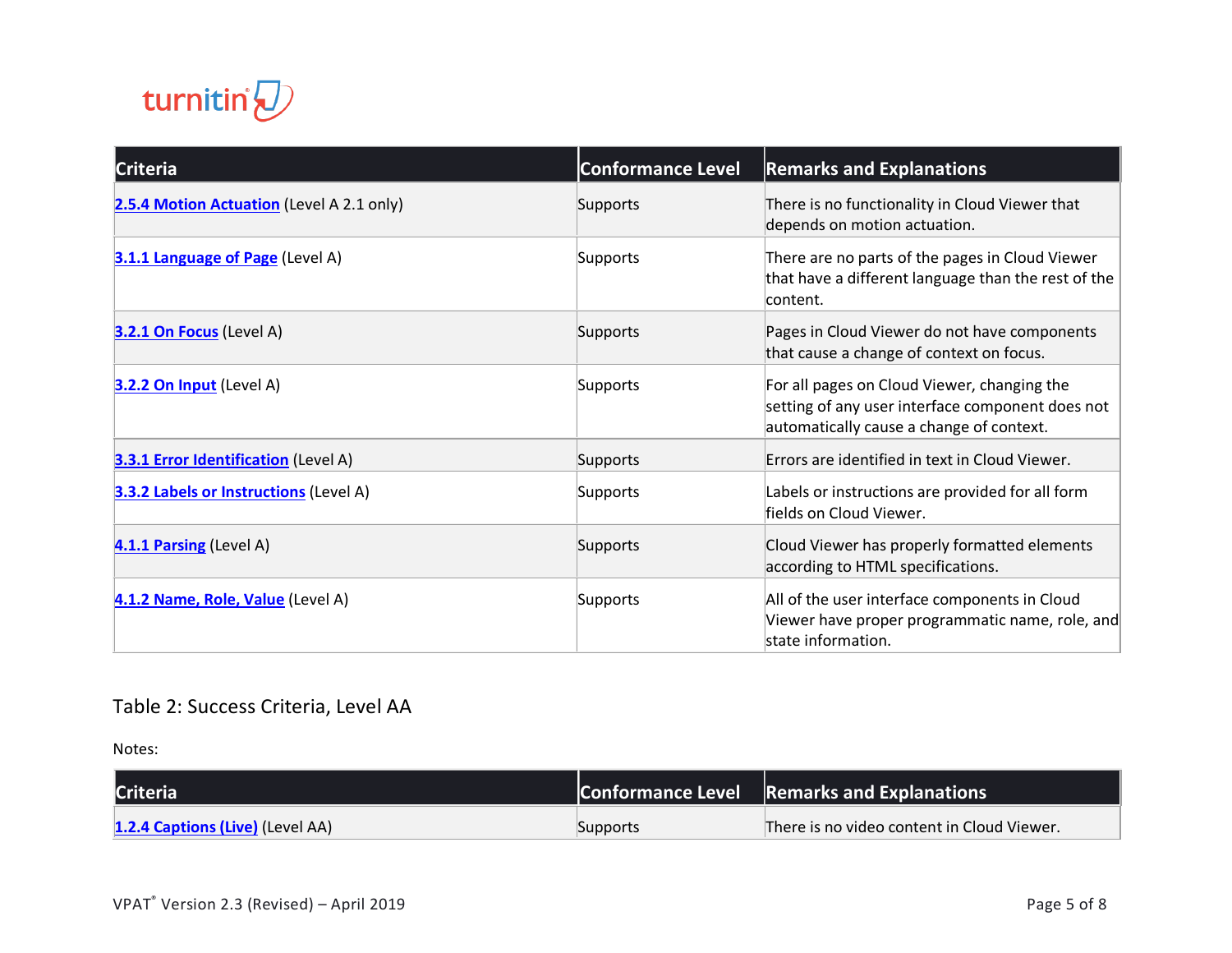

| <b>Criteria</b>                                  | <b>Conformance Level</b> | <b>Remarks and Explanations</b>                                                                                                                        |
|--------------------------------------------------|--------------------------|--------------------------------------------------------------------------------------------------------------------------------------------------------|
| 1.2.5 Audio Description (Prerecorded) (Level AA) | Supports                 | There is no pre-recorded audio within video since<br>there is no video content in Cloud Viewer.                                                        |
| 1.3.4 Orientation (Level AA 2.1 only)            | Supports                 | The content is not restricted to one orientation in<br>Cloud Viewer.                                                                                   |
| 1.3.5 Identify Input Purpose (Level AA 2.1 only) | Supports                 | The meaning of each input field can be<br>programmatically determined in Cloud Viewer.                                                                 |
| 1.4.3 Contrast (Minimum) (Level AA)              | Supports                 | All of the text in Cloud Viewer has passing contrast<br>ratios. The standard passing contrast ratio is 4.5:1<br>and 3:1 for text larger than 18 point. |
| 1.4.4 Resize text (Level AA)                     | Supports                 | All text in Cloud Viewer can be resized without<br>assistive technology up to 200 percent without<br>loss of content or functionality.                 |
| 1.4.5 Images of Text (Level AA)                  | Supports                 | There are no images of text in the Cloud Viewer.                                                                                                       |
| 1.4.10 Reflow (Level AA 2.1 only)                | Partially Supports       | Most text in Cloud Viewer reflows without<br>requiring scrolling in two dimensions.                                                                    |
|                                                  |                          | A rating of Partially Supports is given for the<br>following reason:                                                                                   |
|                                                  |                          | The paper view content does not resize<br>properly and requires horizontal scrolling.                                                                  |
| 1.4.11 Non-text Contrast (Level AA 2.1 only)     | Supports                 | All of the active user interface components have a<br>passing contrast ratio of 3:1 in Cloud Viewer.                                                   |
| 1.4.12 Text Spacing (Level AA 2.1 only)          | Supports                 | There is no loss of content or function due to text<br>spacing adjustments in Cloud Viewer.                                                            |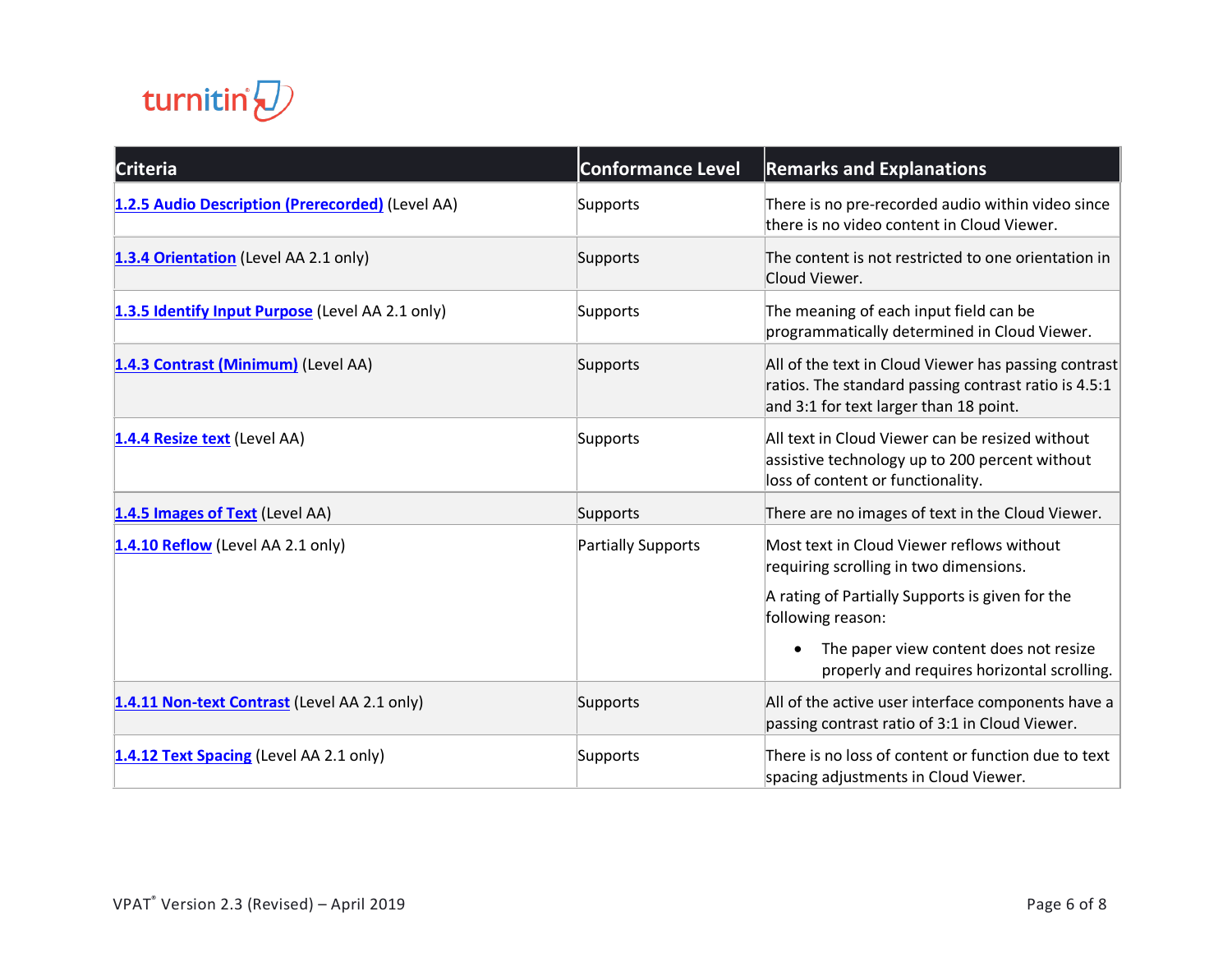

| <b>Criteria</b>                                            | <b>Conformance Level</b>  | <b>Remarks and Explanations</b>                                                                                                                                                                                                                                                                                                                                  |
|------------------------------------------------------------|---------------------------|------------------------------------------------------------------------------------------------------------------------------------------------------------------------------------------------------------------------------------------------------------------------------------------------------------------------------------------------------------------|
| 1.4.13 Content on Hover or Focus (Level AA 2.1 only)       | Supports                  | There is no content that appears on hover or focus<br>in Cloud Viewer.                                                                                                                                                                                                                                                                                           |
| 2.4.5 Multiple Ways (Level AA)                             | Supports                  | There are multiple ways to navigate Cloud Viewer.                                                                                                                                                                                                                                                                                                                |
| 2.4.6 Headings and Labels (Level AA)                       | Supports                  | Headings and labels are properly used and<br>identified throughout Cloud Viewer.                                                                                                                                                                                                                                                                                 |
| 2.4.7 Focus Visible (Level AA)                             | <b>Partially Supports</b> | Most of the interactive components in Cloud<br>Viewer have a visual focus indicator. A rating of<br>Partially Supports is given for the following<br>reason:<br>With the application's Screen Reader<br>$\bullet$<br>Mode ON, the expand/collapse buttons<br>within the paper view are visually hidden<br>and therefore do not have a visual focus<br>indicator. |
| 3.1.2 Language of Parts (Level AA)                         | Supports                  | There are no inline language changes throughout<br>Cloud Viewer.                                                                                                                                                                                                                                                                                                 |
| <b>3.2.3 Consistent Navigation (Level AA)</b>              | Supports                  | Cloud Viewer uses consistent navigation.                                                                                                                                                                                                                                                                                                                         |
| <b>3.2.4 Consistent Identification (Level AA)</b>          | Supports                  | Components with the same functionality are<br>consistently identified across pages in Cloud<br>Viewer.                                                                                                                                                                                                                                                           |
| <b>3.3.3 Error Suggestion</b> (Level AA)                   | Supports                  | Cloud Viewer has appropriate error suggestions as<br>required.                                                                                                                                                                                                                                                                                                   |
| 3.3.4 Error Prevention (Legal, Financial, Data) (Level AA) | Supports                  | There is no legal or financial data input that<br>requires error preventation in Cloud Viewer.                                                                                                                                                                                                                                                                   |